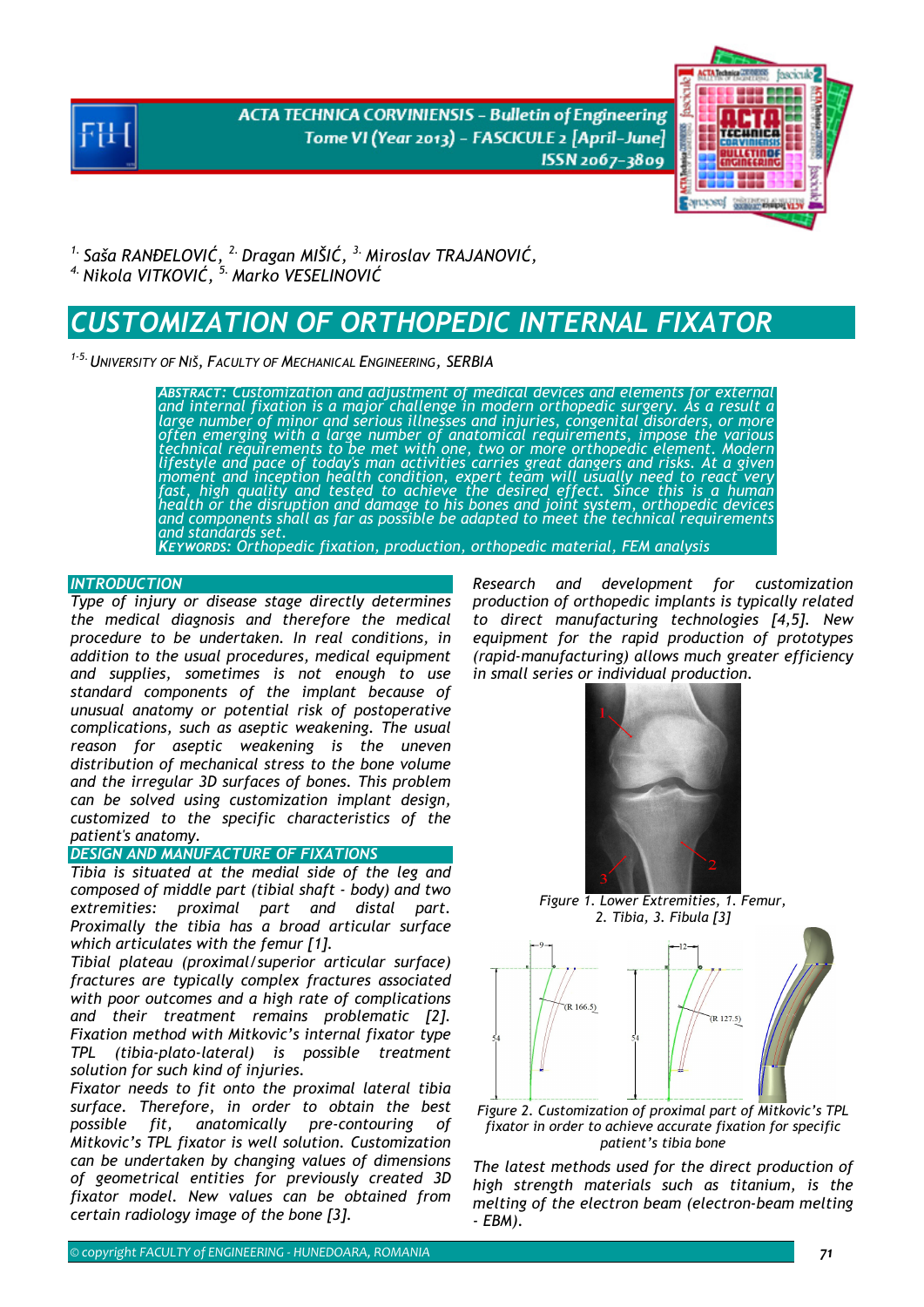

*The application contains a conventional treatment methods that allow a larger series of products with a smaller adjustment fixators for a given concrete conditions.* 



*Figure 4. Additive technology* 



*Figure 5. Lower tool for hot forging technology and finished part for orthopedic fixation* 

*Additive manufacturing, sometimes called "3D printing," is a group of new technologies that build up objects by adding materials, usually by laying down many thin layers. It is so called to distinguish it from traditional machining that creates objects by cutting material away.* 

*Processes of metal forming, both cold and hot working offer technology solutions and still have not overcome the majority of patients. These technologies covered most medical cases in the external and internal fixation. This results in greater savings and necessary for customization products.* 

*Orthopedic implants can be very complex, customized products to be produced, based on the above information as soon as possible [6]. Key factors of production for customization orthopedic implants are the level of customization of the final product and delivery time. A higher level of customization reduces the duration of the operation and increases the reliability of future implants. Also, reducing the present risks from possible complications.* 

*The general approach in developing the technology of manufacturing companies is to optimize the design of their products according to criteria of simplicity and cost, while adapting their processes mainly for large series production. This is the main reason why they are not able to produce small batches or individual products in an efficient manner. In the traditional sense, the processes for the production of customization implants include a large number of analysis and decision making, such as interpretation and analysis of CT (Computed Tomography) scans,* 

*analysis of wax prototypes, mechanical analysis, information gathering and permits, etc. Lack of efficiency to adapt their traditional workflow activities becomes even more critical when companies have to hire suppliers of various parts, components or services.* 

*The fact is that this process involves intensive communication, a number of consultations between the various experts which discuss of the functional (medical), mechanical, organizational, and other perspectives on the process of customized production.* 



 *Figure 6. Distal-lateral, proximal-lateral and lateral plate* 

*By process models are represent different informations which describing orthopedic implants. They aim to provide relevant knowledge representation and reasoning in decision making regarding treatment and preoperative planning, and configuration of the virtual enterprise, planning, technology and business process management. For example a generic 3D parametric model selected human bone, can be generated by the available tools and features in one of the 3D modeler. Although a lot of complex surfaces and volumes require a combination of very powerful software options, it is a good way to make a multi-functional model. This will be fully covered by the technical documentation and important details, model development, model analysis and simulation of stress and many other sensitive issues. Attempt to irregular and complex surface and volume dependent on parameter representing mathematical functions and relationships only slightly speeds up the design. Time to get models with high probability, at a later stage will not provide an opportunity for a complete analysis.* 



# *Figure 8. Distal-periarticular plate Implants are usually made from scaffold, fixing (used for heavier loaded bones) and bio-degradable materials for osteo-fixation. These models are generated based on data obtained from CT scans and are essential for digital reconstruction of traumatized bone. Then, based on this model, it is possible designing the scaffold, which replaces the missing part bone. Simulation models allow the prediction and optimization of mechanical behavior*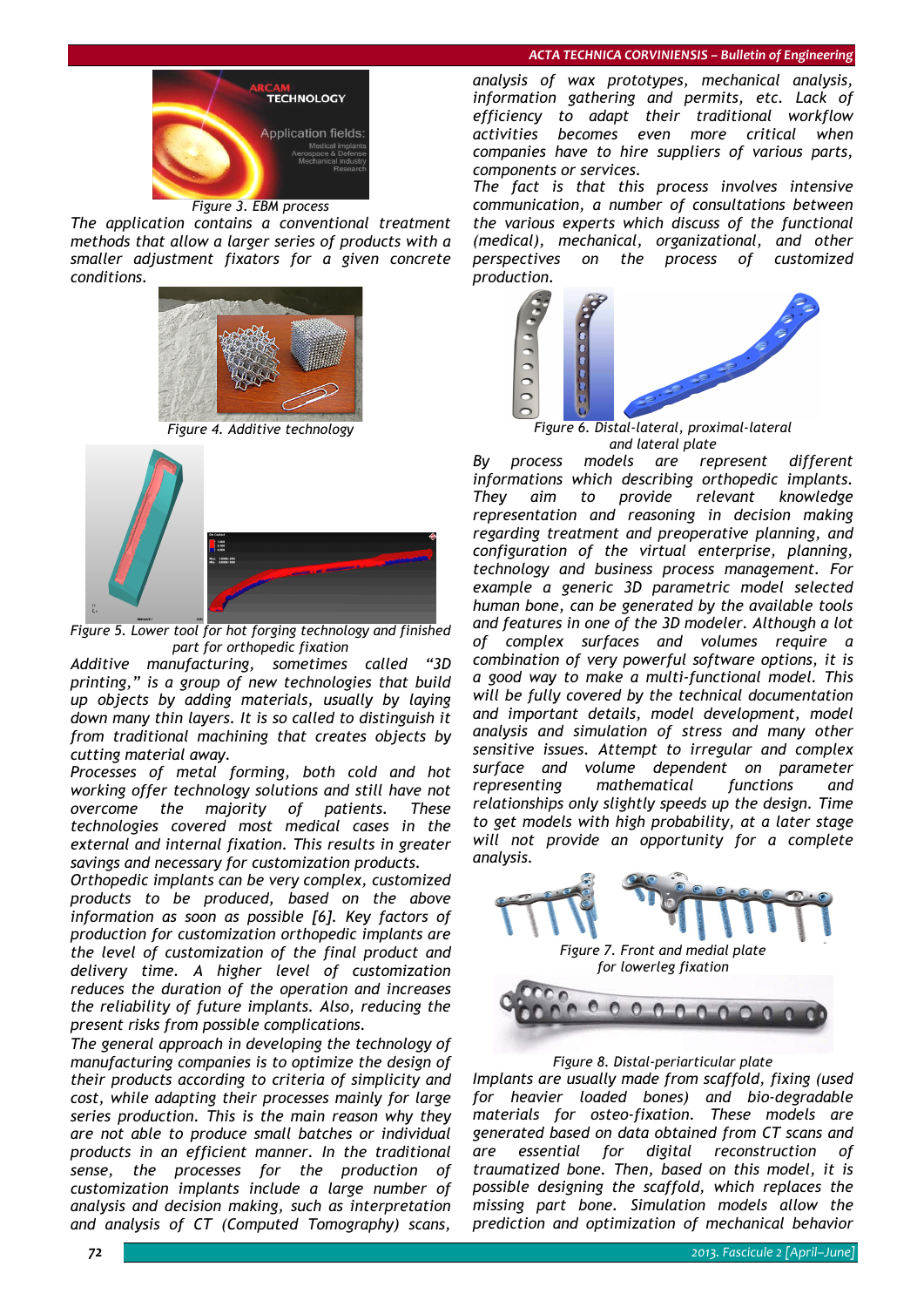#### *ACTA TECHNICA CORVINIENSIS – Bulletin of Engineering*

*of implants under realistic load conditions, using FEM methods (Finite Element Analysis - FEA).*

# *SELECTION OF MATERIALS FOR ORTHOPEDIC FIXATORS*

*Modern medical implants are products which have to satisfy strict standard requirements regarding materials, machining technologies and their functionality. They could be used in almost every organ of the human body. Ideally they should have biomechanical properties comparable to those of autogenous tissues without any adverse effects. The principal requirements of all medical orthopedic implants are corrosion resistance, biocompatibility, bioadhesion, biofunctionality, machinability and availability.* 

*To fulfill these requirements most of the tests are directed into the study extracts from the material, offering screens for genotoxicity, carcinogenicity, reproductive toxicity, cytotoxicity, irritation, sensitivity and sterilization agent residues [7].* 



 *Figure 9. T- plate, proximal* 

*Modern medical implants are regulated and classified in order to ensure safety and effectiveness to the patient. One of the most favorable biomaterial used for biomedical applications is titanium alloy Ti6Al4V due to its combination of the most desirable characteristics including immunity to corrosion, biocompatibility, shear strength, density and osteointegration. The excellent chemical and corrosion resistance of titanium is caused by the chemical stability of its solid oxide surface layer to a depth of 10 nm. Under in-vivo conditions the titanium oxide (TiO2) is the only stable reaction product whose surface acts as catalyst for a number of chemical reactions, [8].* 

*The biggest risk wear contact between implant and the bone surface, which largely depends on the type of implant materials [9].* 



*Figure 10. Contact stress analysis, bone vs. ceramic, bone vs. polyethylene and bone vs. pyrocarbon* 

*In the case of ceramics with extremely high elastic modulus (407 GPa), there is almost no distortion, and it is a solid contact with the implant that does not respond to the effect of mechanical stress or mechanical force causes a large increase in internal stresses in the bone itself. Polyethylene in contact with the bone mass has completely different characteristics. Its much lower elastic modulus (1 GPa) suggests that the entire burden is transferred to* 

*the established contact implant and the bone implant produced a disproportionate strain which is not permissible. It is clear that pure pirokarbon, when such an analysis, show the best mechanical properties, that is closest to the behavior of human bone mass [8,9,10].* 

*Table 1. Biocompatibility and Bioelasticity Facts* 

|                        | Silicone   | <b>Bone</b> | carbon<br>Pure<br>Pyro- | Titaniu<br>(TA6V)<br>Ε | Chrome<br>Cobalt<br>(CrCo) | Ceramic<br>(Alumin<br>$\widehat{a}$ |
|------------------------|------------|-------------|-------------------------|------------------------|----------------------------|-------------------------------------|
| E(GPa)                 | 0.0004     | $15 - 20$   | $20 - 25$               | 110                    | 200 -<br><b>940</b>        | 407                                 |
| $(9. cm-3)$<br>Density | $\ddot{1}$ | 2.0         | $1.7 -$<br>2.0          | 4.5                    | $8.3 -$<br>9.2             | 3.5                                 |

*The basic idea in the development of new alloys for medical applications, therefore, is to replace aluminum and vanadium with niobium, tantalum and zirconium. In order to thus avoid the negative features are now widely applied to the Ti-6Al-4V alloy, as shown that the toxicity of these elements is extremely low.* 

*The alloy Ti-13Nb-13Zr, developed in the United States, shows remarkable properties. This is the type of β titanium alloys and is characterized by low values of elastic modulus and strength significantly improved in comparison to commercial Ti-6Al-4V alloy, which is extremely interesting for applications in biomedical engineering [10].* 

*The relatively low hardness of titanium alloys, however, affect their poor wear resistance, and these alloys without additional surface treatment such as ion implementation, can not be used for the preparation of joint surfaces.*

# *THE LEVEL OF CUSTOMIZATION AND COMPLIANCE WITH STANDARDS*

*Experience shows that any impromptu or untested solutions very quickly cause unwanted effects and consequences that are difficult or impossible to correct. For these reasons, the entire field of medicine, and orthopedic and reconstructive surgery requires the application of certain standards and guidelines will be a limit to customization and extensions.* 

*The ISO-13485 is an international quality management system (QMS) standard defined for the medical device industry. It is therefore important for manufacturers of equipment, apparatus (accessories) and semiconductor devices used in medical electronics to get certified to the ISO-13485 in order to secure and maintain global business. Created by the International Organization for Standardization (ISO), the ISO-13485:2003 borrowed the structure of the ISO-9001:2000.* 



*Figure 11. Distal, distal medial and proxsimal-medial plate*